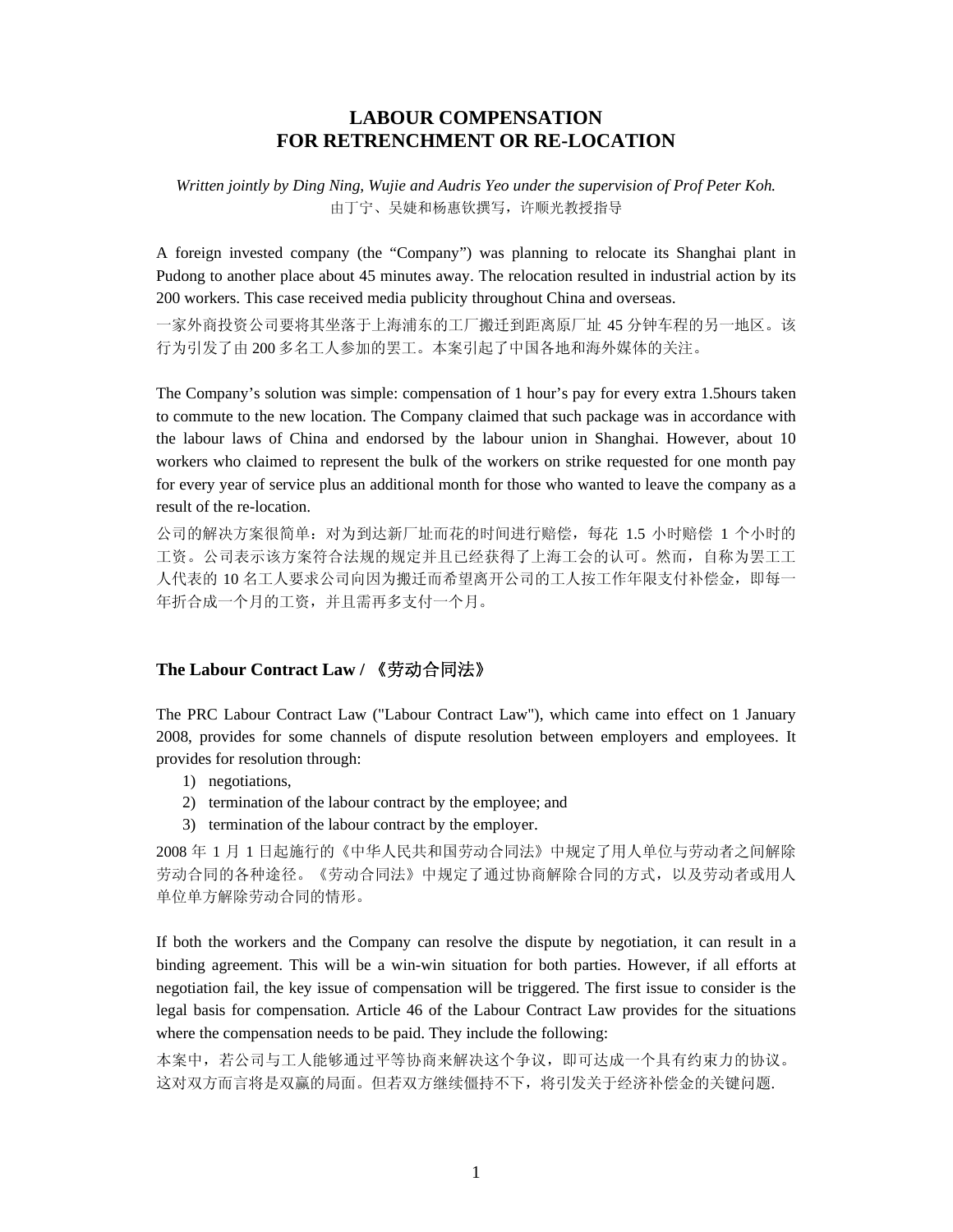第一个需要考虑的问题是补偿金的法律依据。《劳动合同法》第 46 条规定了需要支付补偿金的 情况, 包括:

- 1. The employee terminates the labour contract as per Article 38 of the Labour Contract Law; 劳动者依照本法第三十八条规定解除劳动合同的;
- 2. The employer proposes the termination of labour contract and reaches an agreement with the employee regarding such termination after mutual negotiation; 用人单位依照本法第三十六条规定向劳动者提出解除劳动合同并与劳动者协商一致解除 劳动合同的;
- 3. The employer terminates the labour contract as per Article 40 of the Labour Contract Law; 用人单位依照本法第四十条规定解除劳动合同的;
- 4. The employer terminates the labour contract as per Article 41(1) of the Labour Contract Law;

用人单位依照本法第四十一条第一款规定解除劳动合同的;

5. Termination of fixed-term labour contract as per Article 44(1) of the Labour Contract Law, except that the employer agrees to renew the labour contract maintaining or enhancing the stipulated conditions while the employee disagrees with such renewal;

除用人单位维持或者提高劳动合同约定条件续订劳动合同,劳动者不同意续订的情形 外,依照本法第四十四条第一项规定终止固定期限劳动合同的;

- 6. Termination of labour contract as per Article 44(4) or (5) of the Labour Contract Law; 依照本法第四十四条第四项、第五项规定终止劳动合同的;
- 7. Other situations provided in the laws or administrative regulations. 法律、行政法规规定的其他情形。

Article 47 provides the salient formula for compensation:

第 47 条则规定了补偿金的计算方法:

"An employee shall be given an economic compensation based on the number of years he has worked for the employer and at the rate of one month's wage for each full year he has worked. Any period of no less than six months but less than one year shall be counted as one year. The economic compensations payable to an employee for any period of less than six months shall be one-half of his monthly wages."

 "经济补偿按劳动者在本单位工作的年限,每满一年支付一个月工资的标准向劳动者支 付。六个月以上不满一年的,按一年计算;不满六个月的,向劳动者支付半个月工资的 经济补偿。"

## **Termination by an employee /** 劳动者单方解除合同

An employee has the legal right to terminate a labour contract with written notice of 30 days. This right is provided for under Article 37 of the Labour Contract Law. No compensation is payable for such a termination proposed by the employer.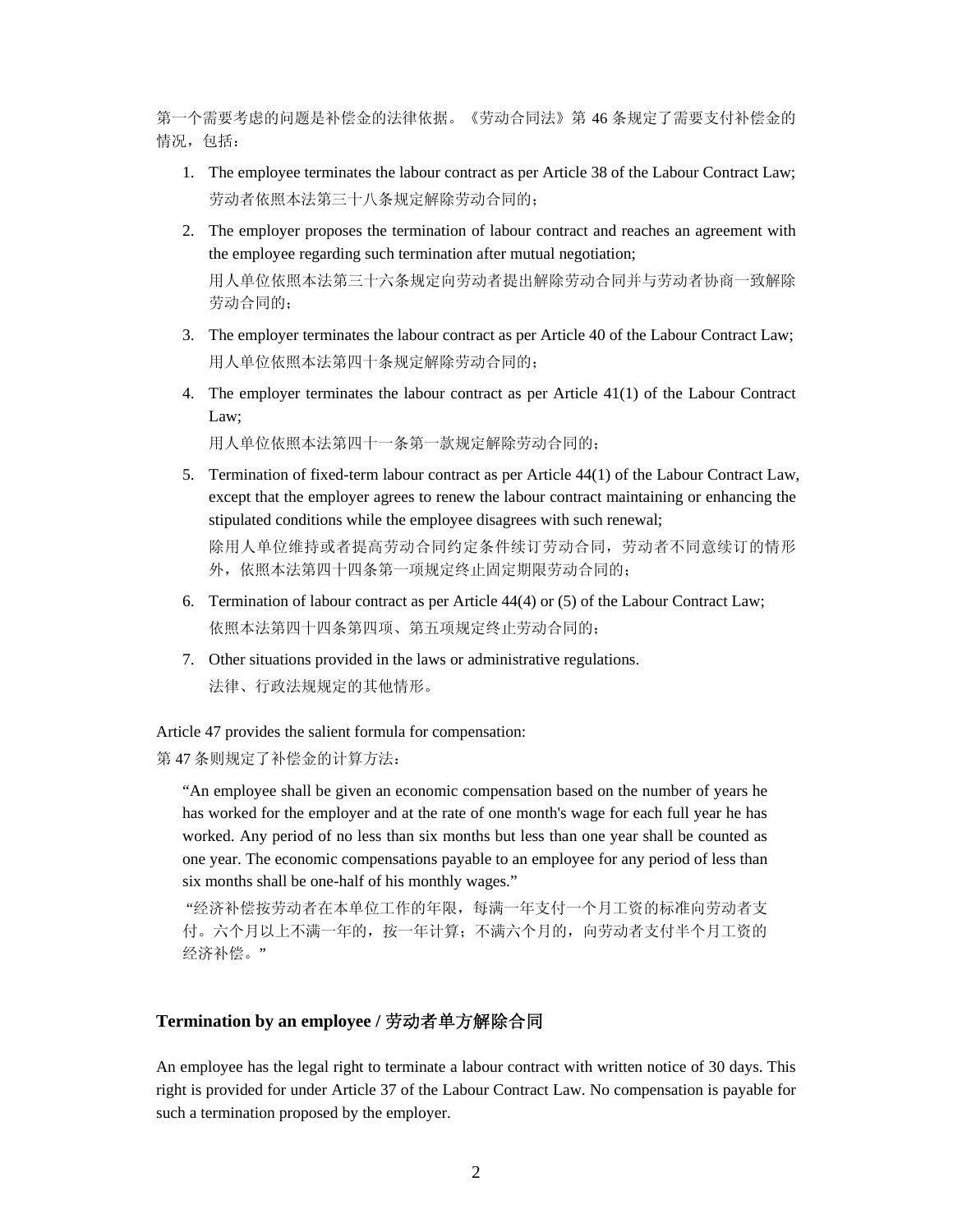劳动者有权以提前 30 日书面通知用人单位的形式解除劳动合同。本权利规定在《劳动合同法》 的第 37 条中。对于协商解除合同而言,若有劳动者提出,则无权取得补偿金。

On the other hand, Article 38 provides for several situations under which the employee may dissolve the labour contract immediately. This includes situations where the employer fails to provide adequate labour protection or breaches the terms of the contract. These breaches could arise when the employer fails to pay remunerations or social security premia; or if the employer introduces company rules which are contrary to the law. The employee also has the right to terminate the labour contract if the employer violates any other laws or administrative measures. This includes the use of violence or threats, illegal restraint of personal freedom, or any violations of safety regulations. For example, if an employee is instructed to perform dangerous tasks which may threaten his life, he has the right to dissolve the labour contract without notice. The dissolution of a labour contract under this provision will result in the employer's obligation to pay compensation according to Article 46 and 47.

另一方面,第 38 条规定了几种劳动者可以即时解除劳动合同的情形,包括用人单位未按照劳动 合同约定提供劳动保护或者劳动条件的,例如未及时足额支付劳动报酬的,未依法为劳动者缴 纳社会保险费的或用人单位的规章制度违反法律、法规的规定,损害劳动者权益等。另外,用 人单位以暴力、威胁或者非法限制人身自由的手段强迫劳动者劳动的,或者用人单位违章指 挥、强令冒险作业危及劳动者人身安全的,劳动者可以立即解除劳动合同,不需事先告知用人 单位。例如,用人单位强令劳动者执行一项会危及其生命的危险的操作,则劳动者有权不告知 而直接解除劳动合同。依据第 38 条解除劳动合同的,用人单位需要按照第 46 和 47 条的规定支 付经济补偿金。

The facts of this case do not support the dissolution of the labour contracts under Article 38. Thus, the workers are not entitled to the compensation under Article 46 and 47 on this basis.

本案实施中并没有第 38 条项下规定的情况。因此,工人不得依照此条款解除劳动合同,也无法 据此取得 46 和 47 条规定的赔偿金。

### **Termination by employer /** 用人单位单方解除合同

Under the Labour Contract Law, an employer is also given the legal right to terminate or dissolve a labour contract with any employee.

根据《劳动合同法》,用人单位也被赋予与其所雇佣的劳动者终止或解除合同的权利。

Under Article 39 of the Labour Contract Law, an employer can terminate a labour contract if the employee:

根据《劳动合同法》第 39 条,用人单位可以劳动者出现以下情况时解除劳动合同:

- 1. does not meet the recruitment conditions during the probation period; 在试用期间被证明不符合录用条件的;
- 2. seriously violates the rules and procedures set up by the employer; 严重违反用人单位的规章制度的;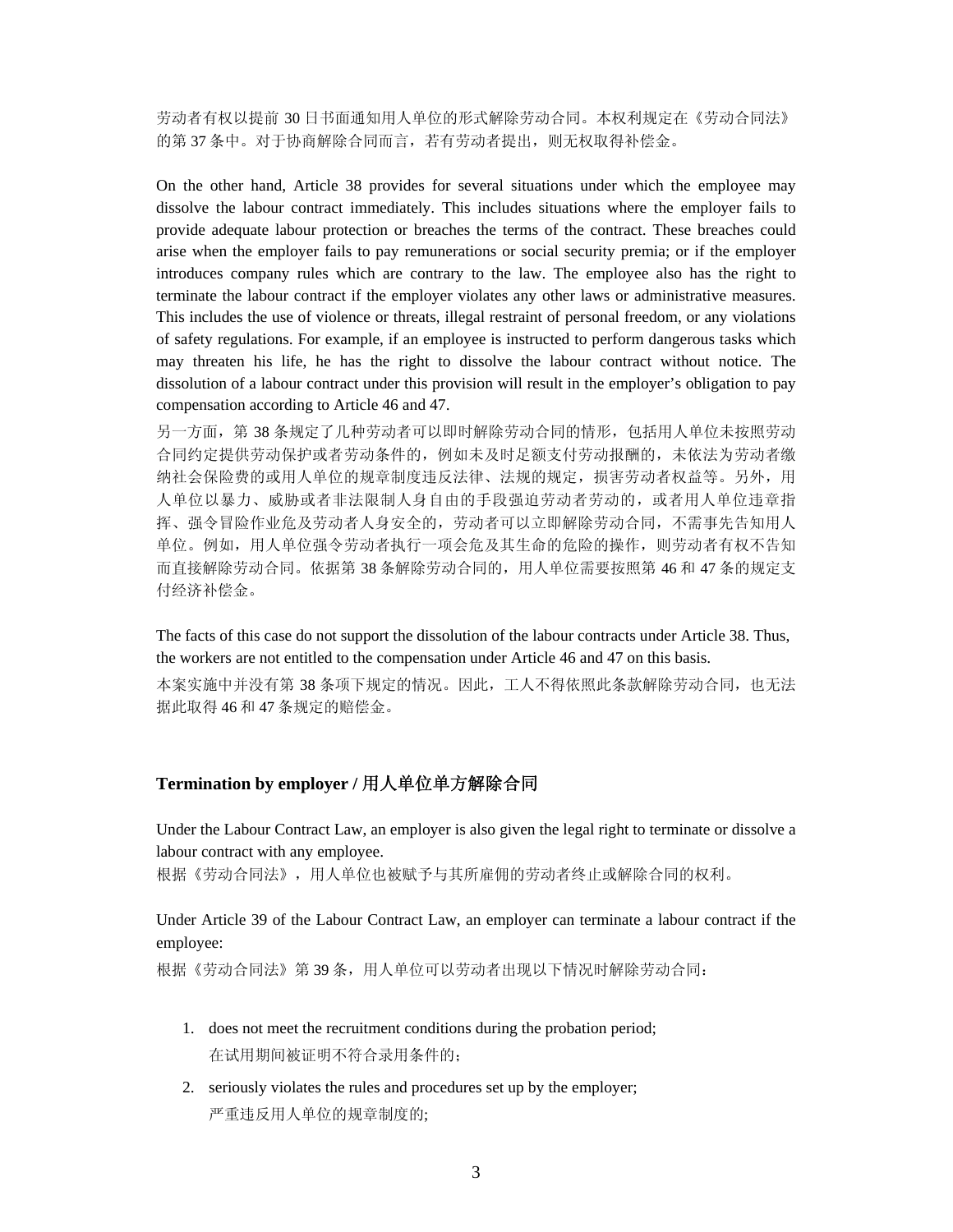3. causes severe damage to the employer due to poor performance or negligence regarding his duties or seeks private benefits;

严重失职,营私舞弊,给用人单位造成重大损害的;

4. simultaneously enters an employment relationship with other employers and thus seriously affects his completion of the tasks with the employer, or refuses to make the ratification after the employer points out the problem;

同时与其他用人单位建立劳动关系,对完成本单位的工作任务造成严重影响, 或者经用 人单位提出,拒不改正的;

- 5. through deception, coercion or by taking advantage of the employer's difficulties, causes the employer to conclude or amend the employment contract in a manner that is contrary to the employer's true intent, thereby rendering the labour contract invalid. 以欺诈、胁迫的手段或者乘人之危,使对方(用人单位)在违背真实意思的情况下订立或 者变更劳动合同,而致使劳动合同无效的;
- 6. has been held criminally liable for any offence. 被依法追究刑事责任的。

In such a case, payment of compensation upon the termination of labour contract is not necessary. 依据本条款解除劳动合同的,用人单位无需支付经济补偿金。

Under Article 40 of the Labour Contract Law, the employer may terminate the labor contract by giving written notice of 30 days or salary in lieu of notice if:

另外,依据《劳动合同法》第 40 条,有以下情形之一的,用人单位提前三十日以书面形式通知 劳动者本人或者额外支付劳动者一个月工资后,可以解除劳动合同:

- (1) The employee is sick or injured for reasons that are not related to his employment; and cannot resume his original position or any other position that the employer arranges for after the prescribed duration for medical treatment; or 劳动者患病或者非因工负伤,在规定的医疗期满后不能从事原工作,也不能从事由用人 单位另行安排的工作的;
- (2) The employee is unsuitable for his position and remains so despite further training or redesignation; or 或劳动者不能胜任工作,经过培训或者调整工作岗位,仍不能胜任工作的;
- (3) The labour contract is incapable of performance due to an objective and significant change in the circumstances on which the contract is based; and the employer and employee fail reach an agreement to vary the terms of the labour contract. 或劳动合同订立时所依据的客观情况发生重大变化,致使劳动合同无法履行,经用人单 位与劳动者协商,未能就变更劳动合同内容达成协议的。

An employer seeking to terminate a labour contract under Article 40 must also pay the compensation due the employee under Articles 46 and 47.